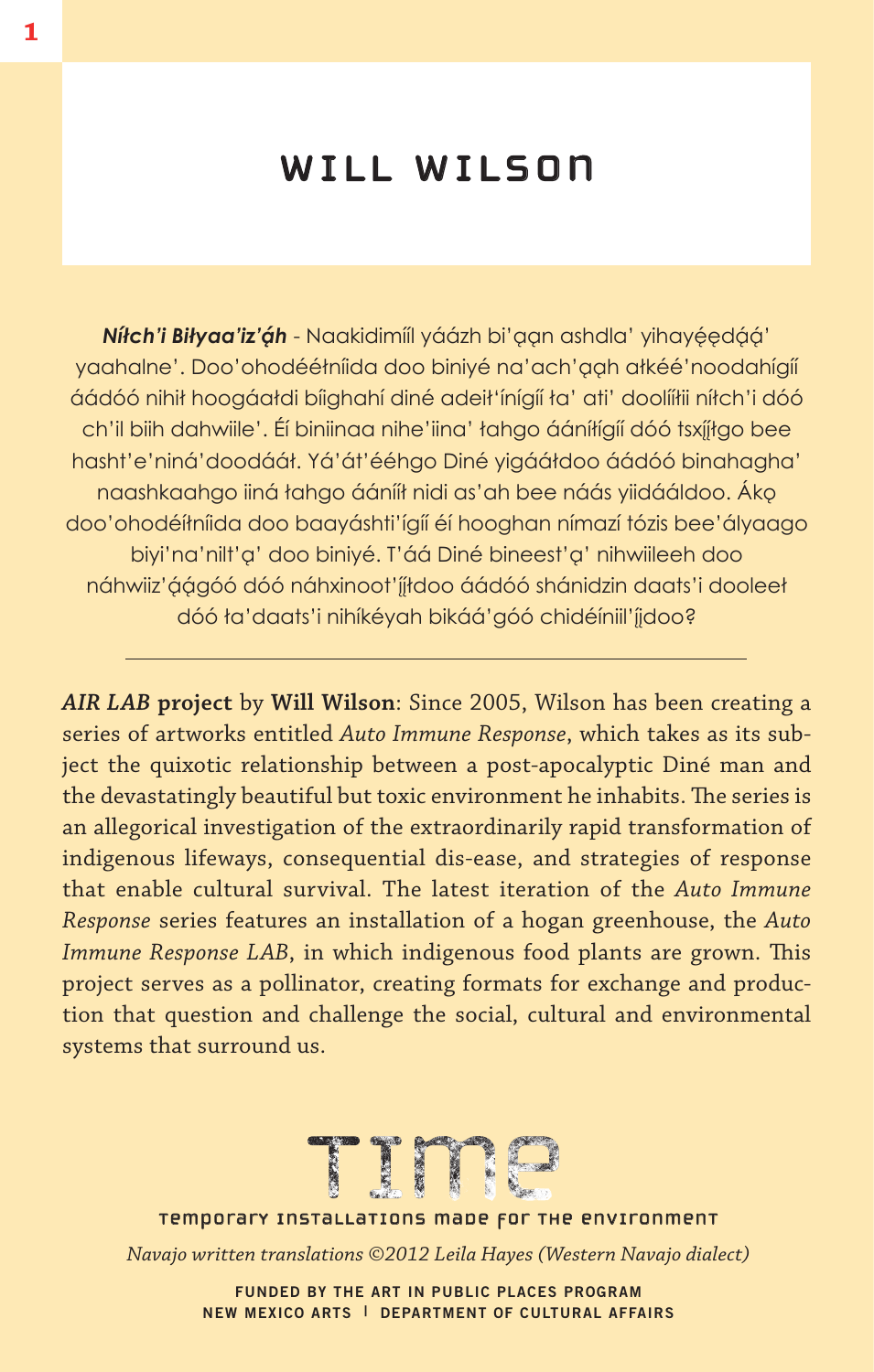# chrissie orr, susanna carlisle, bruce hamilton & Robert Johnson

**So' Bik'ehgo Na'adá** - Nahasdzáán Nashch'aa'ígíí bee hadilyaai nihinaa'góó dahólóonii dóó nihe'ó'ólnííł bił nahaz'ággi dahinii'ná. Yádiłhił bii' soʻ dahiníjaa'ígíí éí Nahasdzáán dóó nihikéyah bikáá' góó nida'ach'aahii nihe'iina' yił ahaah nidei'nilgo nizhónígo ahit hinii'ná dóó nihit beehózinii, béé'diyii'tijhii dóó dadílzinii bit yit'íh. Díijjdi idahooniitigii dóó t'áá' atk'idáá' soʻ nidaakaaigii bik'ehgo nihá yit'íní nídoodleeł biniyé.

**Chrissie Orr**, **Susanna Carlisle** and **Bruce Hamilton** with **Robert Johnson**'s *Sq' Bik'ehgo Na'adá (We Live in Accordance with the Stars)* takes place on June 20th, at 16:09 MST in Window Rock at the coordinates **35° 39' 52" N 109° 03' 02" W**, an earth drawing inspired by the stars and created with materials and images appropriate to the unique environment and cultural communities of the Navajo. By bringing the constellations to the earth, the artists aspire to reconnect the earth with the sky and reflect unity, beauty, mystery, and sacredness. Through thoughtful collaboration and the convergence of cultures—contemporary and traditional—the project is meant to shift our ways of viewing the world, reconnecting us to what the stars have always been trying to tell us.



temporary installations made for the environment temporary installations made for the environment

*Navajo written translations ©2012 Leila Hayes (Western Navajo dialect)*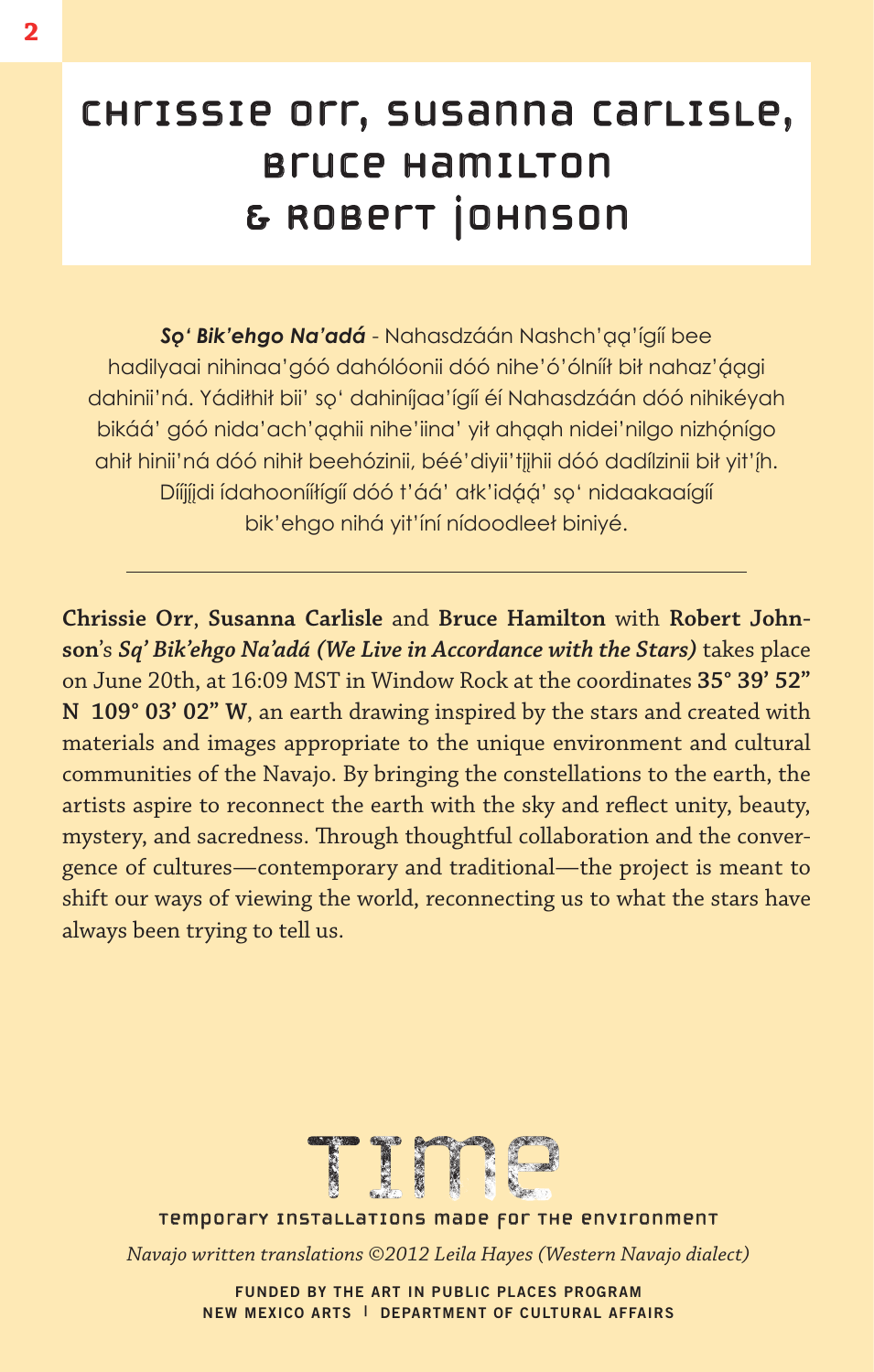# Matthew Chase-Daniel

T'áá náhwiiz'áánít'éé' daakéyah adahwiis'áágóó tsin adéíz'tsi, t'áá diné bitahgóó daahólónígíí yee hadéídiilaa. Díí nihí nihikéyah bikáá'gi éí dibé dits' ozí bighaa' díj' at 'aa' át' éégo yee héídiilaa, nihidibé bighaa' chiyoos'jid; aghaashzhijn, aghaałgai, dibéł' ch'í'í, áádóó aghaałbéí. Tsin náásh k'aazhgo aghaa' bíniistł'óogo bił'íi'áago héídiilaa. T'áadoo lé'í nizhónígo aghaa' bee yistł'óogo hadil'jh nidi tł'óó'jí niilyééhgo éí biních'i dóó náhałtin, níchííl, níyol ádaat'ei, áádóó bíyoolkááł dóó bił nináhá'hxááhgo néígah dóó nínáásdóó yiibah dóó nídít'o'. Éídí kéyah biyi'ji' łeezh náádleeł. Díí tsin hadil'jjyée t'óó hwónízahíjí' nizhóníyee' łeh, teezh dóó kéyah biyi'ji' nídahoodleet. Áádóó Diné ádéíł' ínígíí t'áá'ałtso nídahidit'ood/ nídahidizháásh dóó nídahodleeł, iiná bił ałhaah náhaalye'go, nihe'iiná dó' t'áá'ákót'éh. Jóhonaa'éí bishánídíín nahasdzáán bikáagi iiná t'áá náhoodleełgo áyósin, ni'iichííh, inda aniné, náásgóó'oochííł, iiná ahxééhwiil'zhííshgo náhoodleeł.

*Wool Pole* is part of **Matthew Chase-Daniel**'s ongoing series of site-specific pole sculptures placed in diverse environments around the world. Works in the series are made from locally collected materials which are part of each region's culture and ecology. *Wool Pole* uses Churro sheep wool, from local Navajo herds, in the four traditional colors. Over time, the sculpture will be affected by the elements. The balls and strands of wool will break down in a natural process of decomposition and redistribute their bounty into the surrounding landscape. The artwork speaks of the cyclical aspect of nature; of the relationship of the earth to the sun; of birth, death, and regeneration; and of our human relationships to these cycles.



#### temporary installations made for the environment temporary installations made for the environment

*Navajo written translations ©2012 Leila Hayes (Western Navajo dialect)*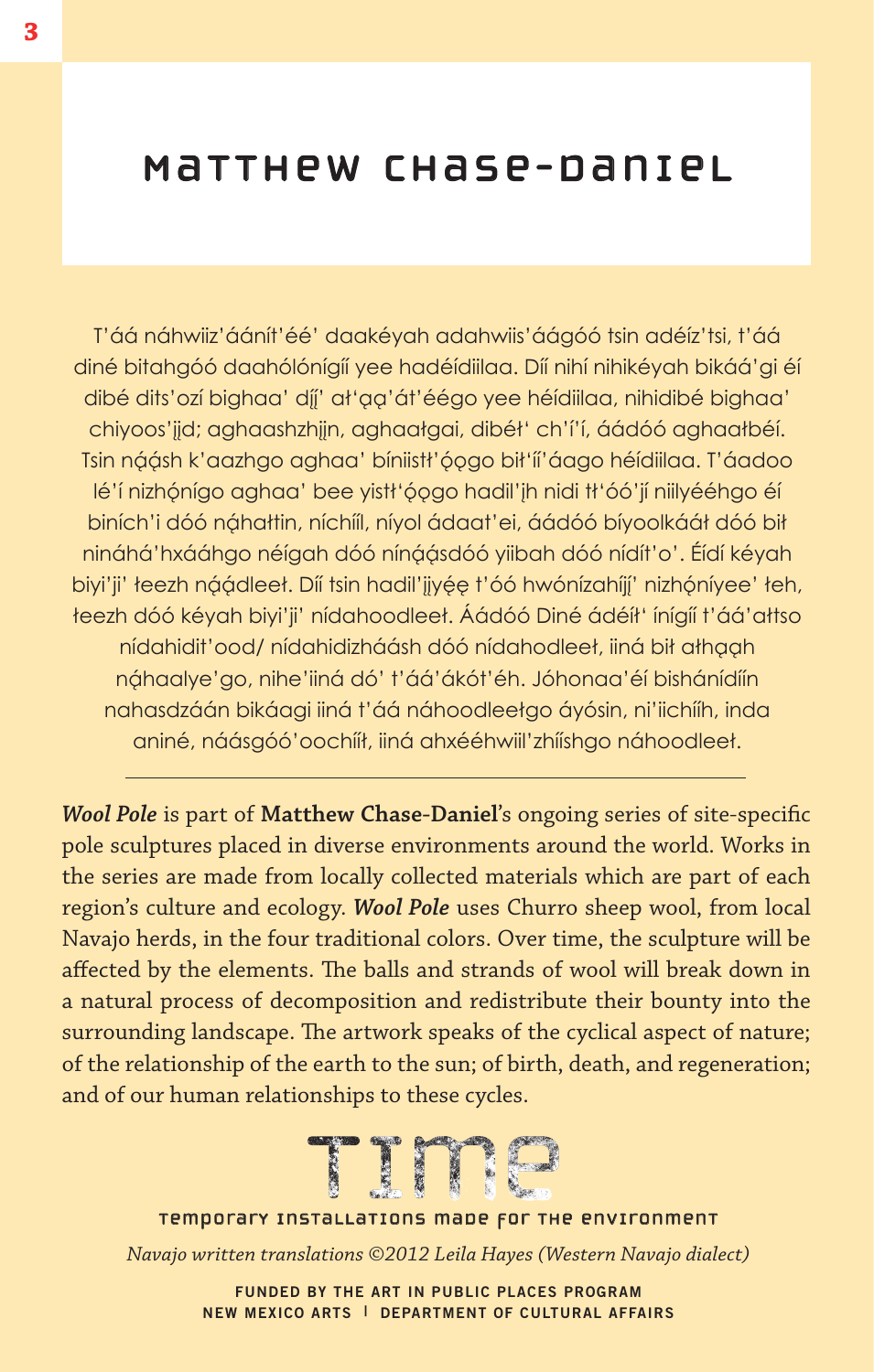#### anna tsouhlarakis

Ayídíji' nidi Nízaagóó Áhooníłígíí Bibaahdi - Hane' díjjjdi bił nihił hazh'ánígíí éí béésh łichíí'ii nitsékeesígíí biyi'ji' nél'įigo, t'áá' anínígíí dóó t'óójinínígíí athiih yi'nilgo, éídi saad yik'iyoozohígíí dóó naach'aahíaíí náasdi ahodooníłíaíí yíhoolneh. Ákonidi Anna yeenaalnishígíí t'áá'ałk'idáá' áhoot'éhée nákéé'násdláa nidi néích' aahígíí naanish dabidziilii hooleełgo néích' aah. Ólta' bidzilídóó t'ááyéégo yaa'ííłta'lá. Binaanish éí adahwiis'áágóó bádanél'íh.

*Edges of the Ephemeral* is an installation by **Anna Tsouhlarakis** reflecting on interpretations of the Navajo creation story and our place within our current domain, the fourth world. Through a minimalist lens, Tsouhlarakis creates spatial constructions of reality and myth that converge at moments of pause where text and object illustrate predictions of the Navajo future. Her materials suggest a hindered return to the natural while her palette subtly evokes the industrial. Tsouhlarakis studied at Dartmouth College and received her MFA from Yale University. She has upcoming exhibitions at the Thunder Bay Gallery in Ontario and the Smithsonian National Museum of the American Indian in New York.



temporary installations made for the environment temporary installations made for the environment

*Navajo written translations ©2012 Leila Hayes (Western Navajo dialect)*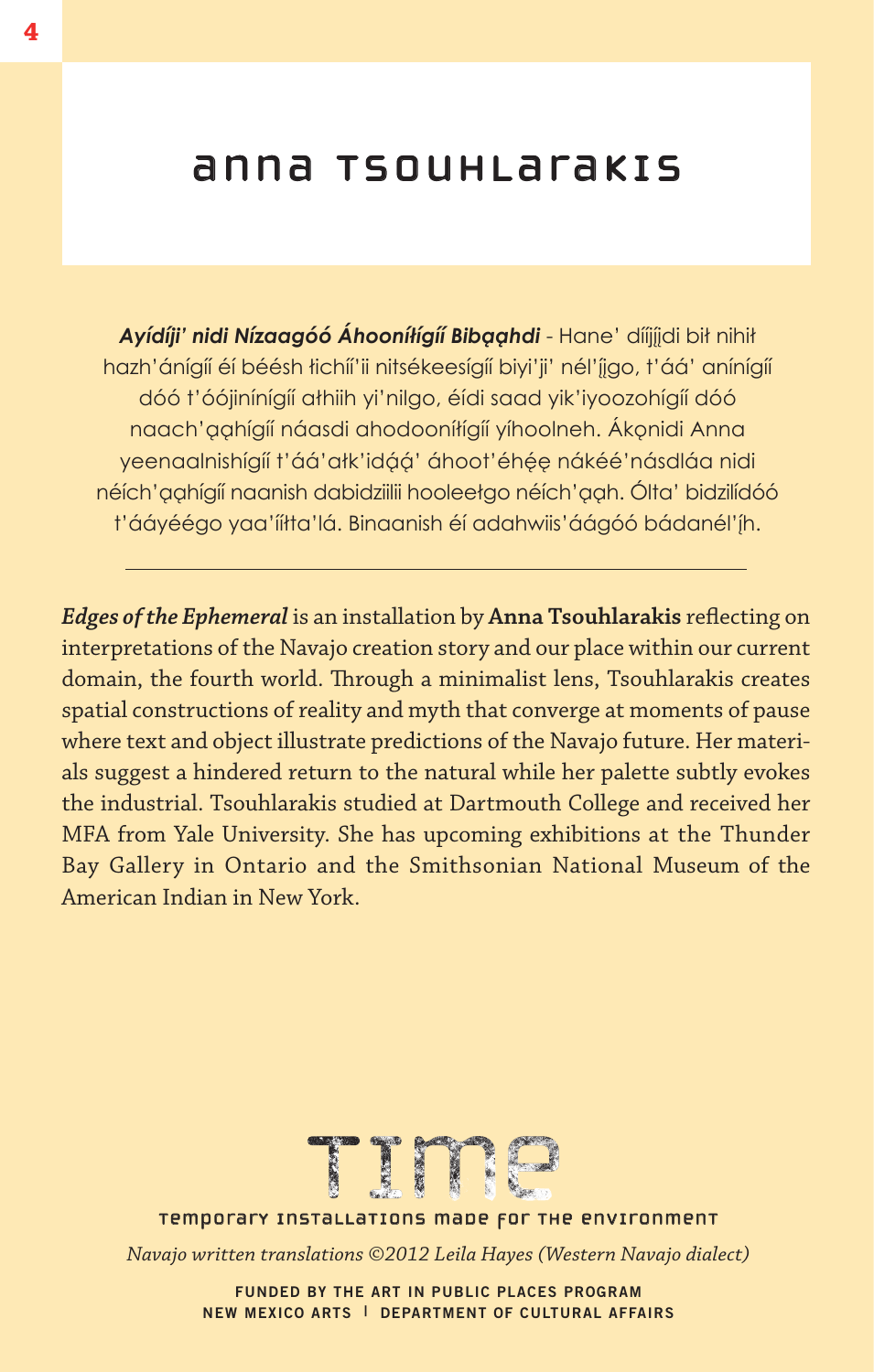# don redman

Tsin íi'á naash k'aazh bee hane' dóó nákéé' náháne' binah'ji' na'nitin, tsin bits'ádaaz' áhígíí éí biih daazhch'idoo biniyé ałk'ídastasígíí níyol yídiyiilnááh áádóó nábał, éídí biniyé, éí náábałgo shádáahjigo náyoołbał łeh. Iłníí'gi bá'íí'áháa bíya'diiyołgo yéégo náábałgo áyiił'íj́h dóó dah yidiiłgis, yéégo náábałyée yidiníjt tł'óóhgo yaakót'jih. Yéégo níyolgo yéégo náábał łeh, doo níyolgo éí t'óó níjltł'i'. Kéyah bikáá' gi níyol choo'iigo atsiniltt'ish bee nida'deezdiín dóó łeejin hadahas'geedgóó kéyah éí nídahiilnááh.

**Don Redman**'s *Storm King* is a kinetic experiment. His wind totem is designed to make the invisible visible. When the wind pushes upon the airfoils, the object rotates. At a certain point, centrifugal force pushes the airfoils out from the axis of rotation, which reduces the speed. Working with the three natural laws of gravity, centrifugal force, and lift, the airfoils propel the object in a counterclockwise rotation. Depending on the velocity of the dominant wind, one law will override another, creating a harmony of movement. This movement will harness the wind to produce electricity which will power LED flood lights to illuminate the object. It is important that viewers know this piece is located on top of a coal-reclamation site.



temporary installations made for the environment temporary installations made for the environment

*Navajo written translations ©2012 Leila Hayes (Western Navajo dialect)*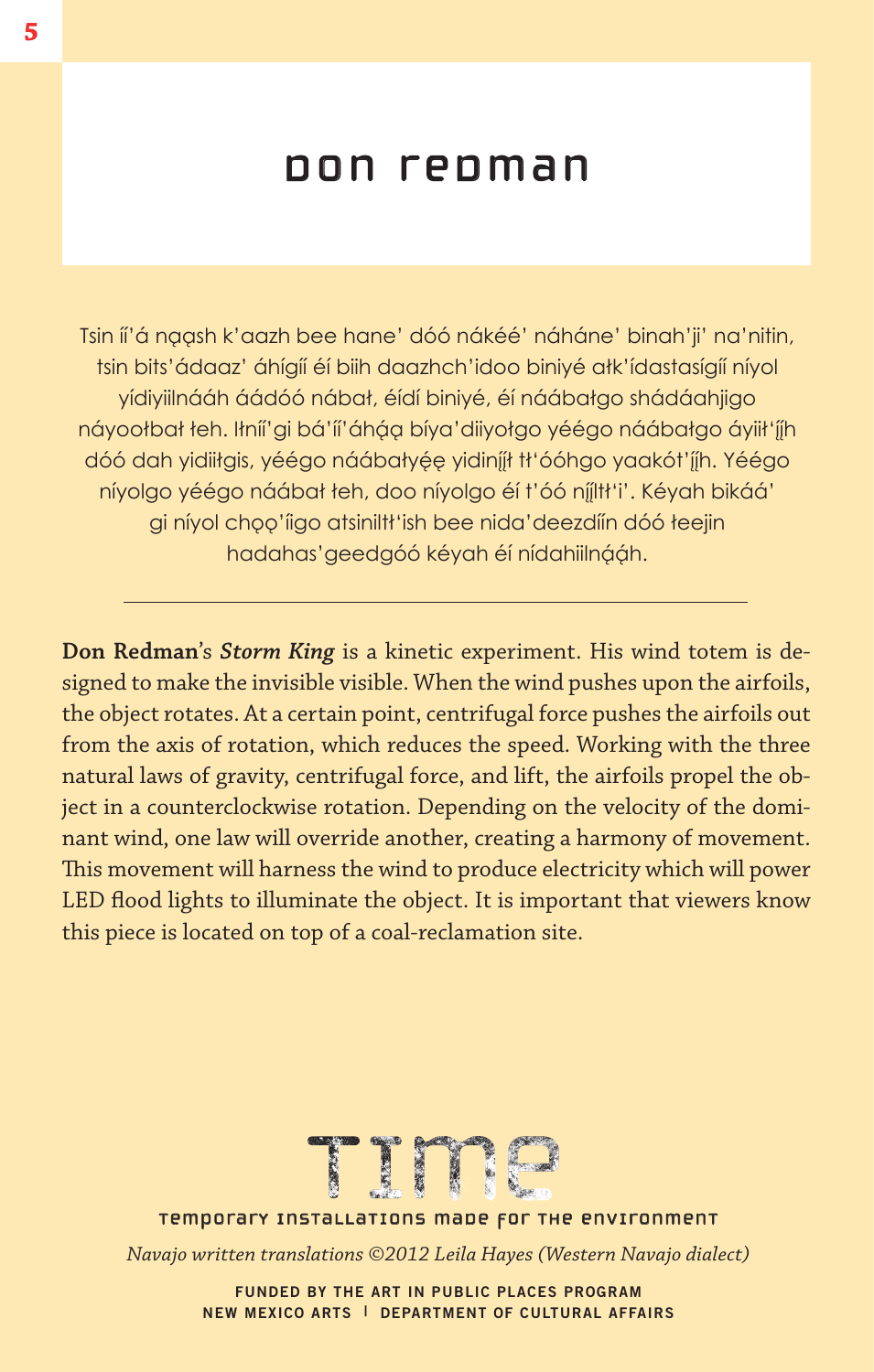### shane hendren

**Tsé ninájihí** - Nahasdzáán bikáá' góó t'áánahwiiz' áá nít' éé' bíla' ashdla'ii, Diné bikéyah bikáá'góó dóó idahwiis'áágóó, da'nítiin łahgóó dahodiyingo tsé ninádaajih nahaz'áágo át'é, tó hadasts'á'gi kéyah hadahwiisdzohgóó t'áá'áníiltso baa' ákoniidzindoo biniyé. Tsé ninájihgi t'áá vigáátshíj tsé bił ahééhwiinidzingo sodilzindoo, ákwe'é hasodizin diits'jih. Tsé éí hool'áágóó dahiná, iiná doo bee ninít'i'da, díí shíj bilagáana t'ahdoo ta' yíghááhdáá', t'áá bee dahozdísin nít'éé'. Diné niidlínígíí nihilágii' diné yíldee'ígíí áłtéedi tsé niiní'ánígíí éí bee háát'i'go díjijgóó t'ahdii yit'ih, dahodiyin góó dahodílzingo sodizin bee ahééhdaniidzin, tsé t'óó'ahayoi sinil łeh, heishíj yiighah deeyááshíj ákwii tsé niidoo'ááł dóó náás'oochíiłigií bee naniitindoo áádóó díníilzindoo, tsé sinilgi bee'ééhózin.

**Shane Hendren**, *tse ninajhi (Cairn)*: Cairns have been employed by the Navajo people since time immemorial. Noted for their spiritual purposes, cairns function as identifiers of water sources and as guide markers. They are still found and used throughout the Navajo Nation and beyond its borders. Cairns constructed of stone have the longest physical life span, but what really ensures their significance is their continued use by the people. Maintaining the cairn provides a continued connection to its place by passing on to future generations its purpose and relevance. In this way the cairn becomes an entity that ties the people to the place and connects all who recognize and maintain it, providing a physical marker for all to reference and relate to.



temporary installations made for the environment temporary installations made for the environment

*Navajo written translations ©2012 Leila Hayes (Western Navajo dialect)*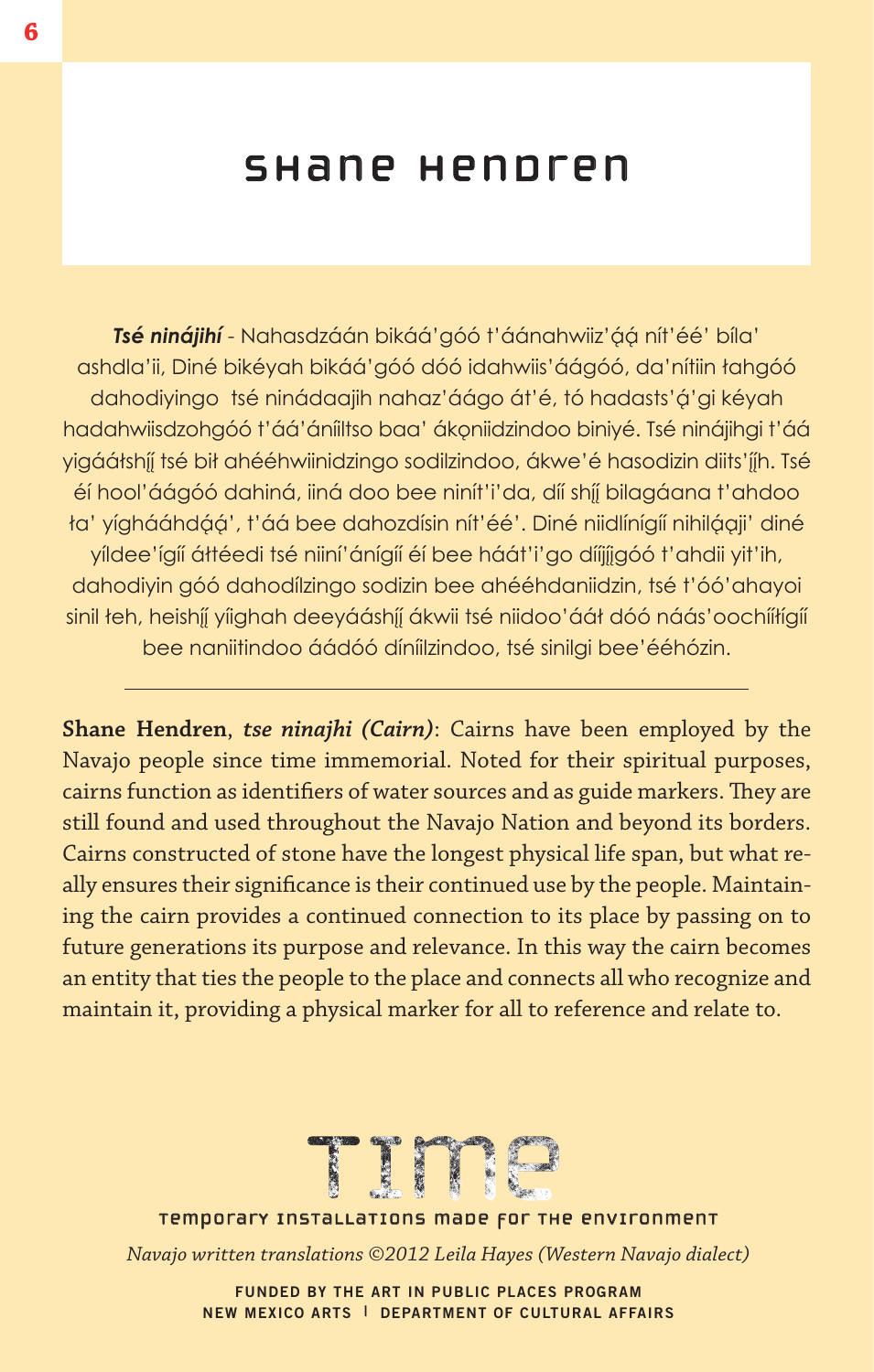# raven chacon

K'ad Níyol dóó Jóhonaa'éí bich'*j'* hashtaał - Béésh díj'go idaaz' ahígíí éí yé'ii bichei déíyíkááh nidahalingo atsiniltt'ish bádaneel'zhee'ígíí disóós nahalingo níyol beediits'a', béésh ahidíł'náago bita'nidaaz'áhígii éí diyogí naashch'aa' nidahalin. Éí diits'a'ígíí Diné naadáá' yik'áájí sin danít'i' k'ehgo dadiits'a'. Naakigo éí shánídíín bee hazhóó'ígo náábał, atsiniltt'ish diits'a'ígíí éí ni'bikáá'góó hózhóníyée bee' oonish ádaaniidíi hadahałniíhígií yik'iji' nilíh. Yé'ii éí t'áá'ałk'idáá'yée t'áá' nihił anéíł yiiłkeed, yéílti' dóó hwiitaałígíí yee nanihxilo'/nanihilo'.

**Raven Chacon**'s piece, *Singing Toward the Wind Now / Singing Toward the Sun Now*, comprises four metal sculptures which function as musical instruments played by the natural elements. Each sculpture is designed to appear as an electrical utility tower, but incorporates Navajo geometries from traditional weaving and painting designs. Two of the towers function as harps: Their strings are activated by the wind, producing a soft, singing drone tuned to the key of Navajo corn-grinding songs. The other two are solar-powered oscillators producing a faint electronic beating sound. *Singing Toward* recognizes natural beauty within encroaching technological enemies. The geometries of the Diné people reclaim these monsters and shift them back into Talking and Singing Guides for our people.



temporary installations made for the environment temporary installations made for the environment

*Navajo written translations ©2012 Leila Hayes (Western Navajo dialect)*